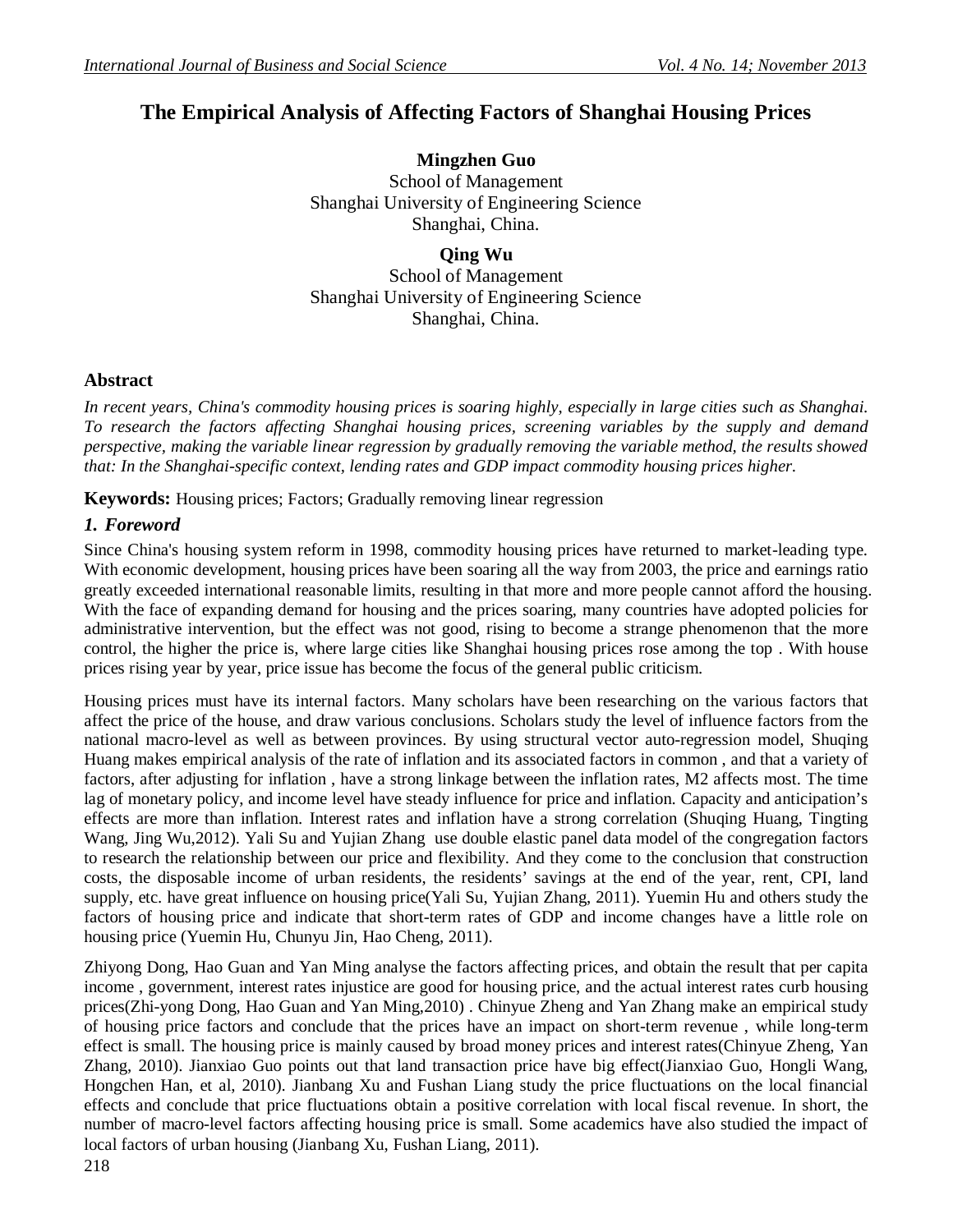Wengao Lin studies the impact of price factors in the city of Foshan and concludes that control policies, economic growth and anticipation' impact on prices are on top, while the gap between supply and demand plays a rather small role(Wengao Lin, 2012).

Xingna He uses gray correlation study method and draws that the impact factors affecting Lanzhou are descending as urban per capita disposable income, GDP, real estate sales, business and personal loans, the total urban population, urban per capita habitable area , completed housing area. Based on the city's housing influencing factors, the paper explains the factors that affect the price in different cities are different(Xin-na He, 2010).

Many factors affect the housing price, together they can form factor system. From the perspective of empirical factors affecting prices, it is generally necessary to consider a number of factors, but due to that many factors aren't quantitative or have no appropriate data, empirical analysis is not easy. Therefore, this paper analyzes the factors that affect the Shanghai housing prices, and select a variable from the aspect of supply and demand. Through empirical testing procedure, it explains Shanghai housing prices' influential factors on the basis of recommendations, and gives readers some inspiration.

## *2. Modeling Process*

Commodity housing transactions are in the market, the price is determined by the commodity housing demand and supply. The impact of factors affecting the price directly effects on supply and demand, and then affects the price, so demand and supply is the middle of the bridge. Therefore, factors can be grouped into the factors affecting demand and affecting supply, that is to say, housing prices are the function of commodity housing demand and supply. We can set up housing prices supply demand equation as:

$$
CHP = F (Dq, Sq)
$$
 (1)

Among which, CHP represents the average price of commercial housing, Dq is commodity housing demand, Sq is the commodity housing supply.

#### **2.1 .Demand equation**

Firstly, the price of commodity housing is a very crucial factor to determine housing demand. If prices are too high, the effective demand will decrease ; Otherwise, effective demand will increase. Secondly, the resident population has a great influence on the demand for commodity housing. The resident population increases, the demand for housing will inevitably increase. Even if the relationship is not linear, housing demand will be affected by the increase in population. Thirdly, the per capita annual disposable income is a direct factor in the formation of effective demand. As long as there is a strong potential demand for housing, and there are enough disposable income cases, the capacity to pay will turn into effective demand. Fourthly, 5 years loan interest rate loans have a great impact on buying a house of the buyers. High interest rates and capital costs will suppress the corresponding desire to buy a house; Instead, low loan interest rates and low cost of capital will increase the desire to buy a house. Fifthly, CPI devaluate on value for money. Capital owners will funds for investment to expect capital preservation and appreciation, and investing commodity housing is a good choice. Based on the above mentioned factors, now building commodity housing demand function, as follows:

#### $Dq=d$  (CHP, PO, IN, RA, CPI) (2)

Among which, CHP is the average price of commercial housing, PO is total resident population for the city, IN is the per capita annual disposable income, RA is lending rates of more than 5 years, CPI is the consumer price index.

#### **2.2 .Supply equation**

Firstly, when the price is high, developers will increase supply, and supply reduction when the price is low. Secondly, 5 year benchmark lending rate is directly related to the cost of the developer's use of loan funds. When interest rate is high, the corresponding cost is also high, so that investment in housing construction decreases, and developers reduce the quantity; otherwise develop increase. Thirdly, the price of land constitutes a large part of commodity housing construction costs. With high land costs, development costs are high, in the case of limited development funds, the quantity of house is reduced. And in this paper, land price index takes charge. Fourthly, when the cost of commercial housing construction is high, the developers reduce; otherwise developers increase.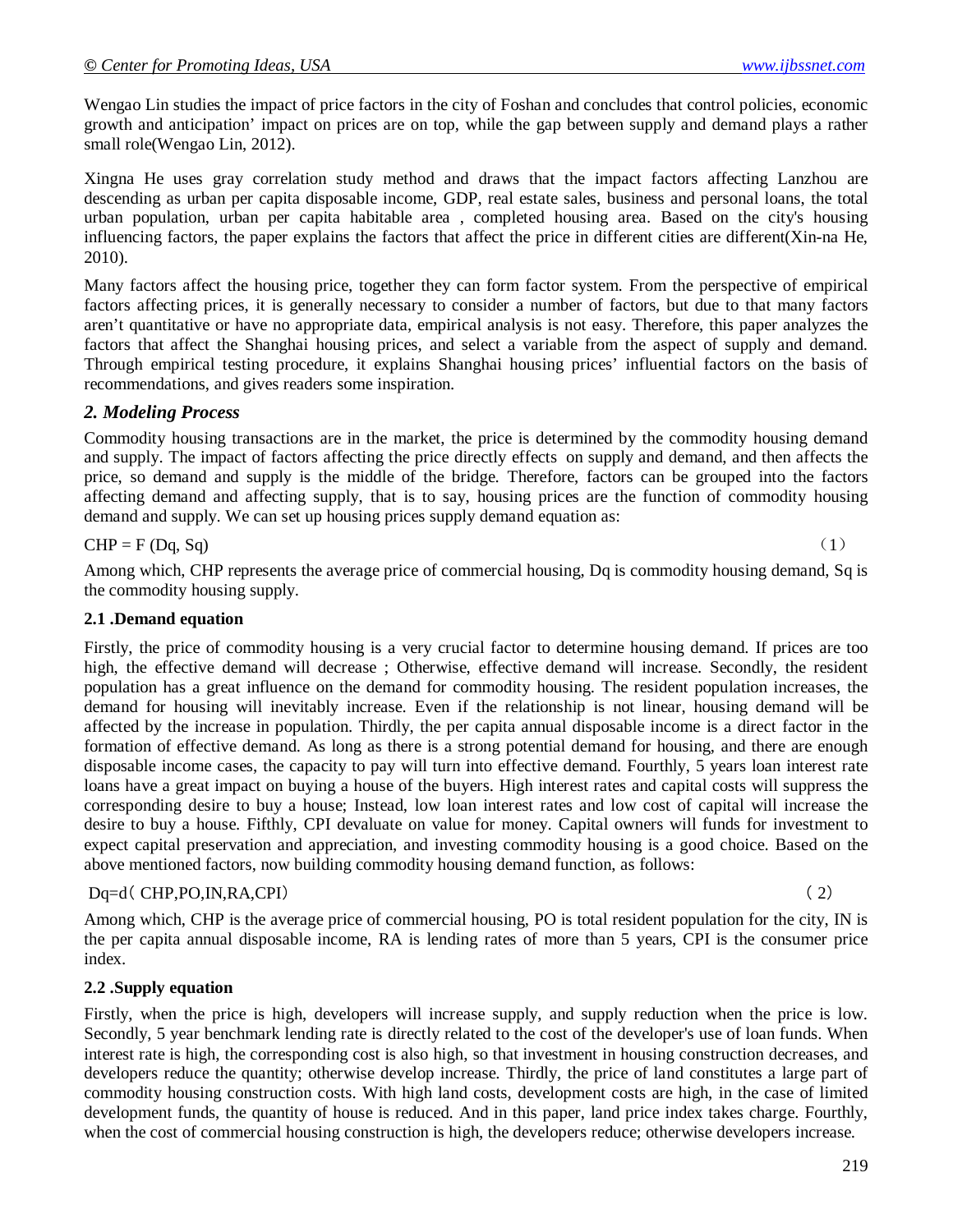Fifthly, the GDP increases, the reflection on infrastructure and real estate development on the corresponding increase, with a corresponding increase in supply. Based on the above factors, the supply of commercial housing construction function is:

### Sq=s( CHP,RA,LPI,HCAC,GDP) (3)

Among which, CHP is the average price of commercial housing, RA is the benchmark lending rate over five years, HCAC is the average cost of commodity housing construction, GDP is gross domestic product.

### **2.3 .Commodity housing price model**

Put the above (2) and (3) into (1), we obtain:  $CHP = F (PO, IN, RA, CPI, GDP, LPI, HCAC)$  (4)

Let equation F is a logarithmic function of the variables, it can be set as:  $\ln(CHP_t) = c_0 + c_1 \ln(PO_t) + c_2 \ln(N_t) + c_3 \ln(RA_t) + c_4 \ln(CPI_t) + c_5 \ln(GDP_t) + c_6 \ln(LPI_t) + c_7 \ln(HCAC_t) + \partial$ 

### *3. Data Description and Research Approach*

In 1988, China's housing market began reforming. Till 2000 it was fully market-oriented. Therefore, here selects 12 samples of Shanghai from 2000 to 2011 on an annual unit, data sources are as follows Table 1:

|           | Name(unit)                                                                                 | Code             | Source      |  |
|-----------|--------------------------------------------------------------------------------------------|------------------|-------------|--|
| Dependent | The average price of commercial housing $(RMB/m2)$                                         | <b>CHP</b>       | Shanghai    |  |
| variable  |                                                                                            |                  | Statistical |  |
| Arguments | CPI $(\%$ , taking the year 2000 as standard)<br>Urban resident population(million people) |                  |             |  |
|           |                                                                                            |                  |             |  |
|           | IN                                                                                         | year             |             |  |
|           | <b>RA</b>                                                                                  |                  |             |  |
|           | Total output value (One hundred million yuan)                                              | <b>GDP</b>       |             |  |
|           | Land transaction price index $( % ,$ taking the year 2000 as                               | LPI <sup>1</sup> |             |  |
|           | standard)                                                                                  |                  |             |  |
|           | The average cost of residential construction( $RMB/m2$ )                                   | <b>HCAC</b>      |             |  |

#### **Table 1. Data Source**

The average price of commercial housing is reached by residential sales divided by the corresponding year of residential sales area; with 1988 as the base year for the index, CPI price index is converted to the year 2000 as the base index, the price of land transactions index is the same; Because that 5 years lending rates of financial institutions changed in one year, here we select the longest interest rates during the impact as the standard. This paper bases on the fail of the value of t test and large collinearity these two indicators to gradually eliminate the variable multiple regression, and takes a variety of tests on the final mode. And it uses the Spearman rank correlation coefficient and calculates the t statistic for heteroscedasticity inspection, and uses LM method to make residuals autocorrelation test.

## *4. Empirical Process*

Using SPSS17.0 to make Linear regression, the process is as follows:

**4.1.**To make linear regression, put all the variables into the regression in accordance with the access method,the regression equation Is

## ln( ) 3.367 0.987ln(PO) 0.669ln(IN) 0.88ln(RA *CHP<sup>t</sup>* t t t t t t t ) 1.033ln(CPI) 0.415ln(GDP) 0.014ln(LPI) 0.103ln(HCAC)

The regression equation's  $R^2 = 0.994$ , adjusted  $R^2 = 0.984$ , its goodness of fit is better; F value is 98.391, the corresponding P values close to 0, the overall regression of the equation is significant; DW value is 2.312, the autocorrelation of regression residuals was not significant . But the corresponding P-value of the t-test is more than 0.05, and the VIF values of ln (PO), ln (LPI), ln (IN), ln (CPI), ln (GDP) are significantly greater than 10, and some reach thousands , indicating that there is a serious multicollinearity in the regression equation.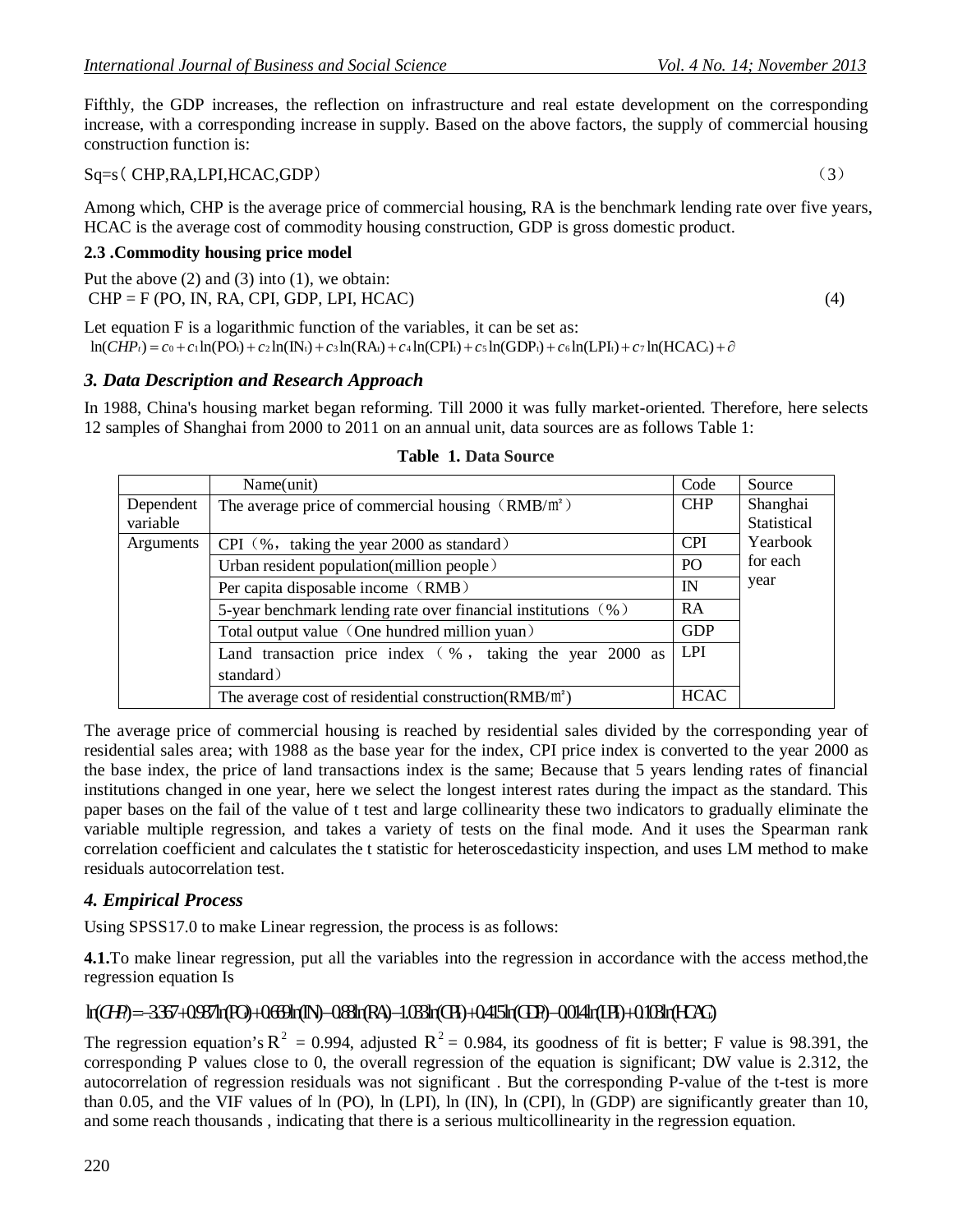**4.2.** because there is a serious collinearity in the equation, and therefore the t-test failed and VIF value larger variable removed, in accordance with the P-value of t-test exceeding 0.05 and VIF values in descending order , repeat linear regression and exclude ineligible variable,the variables ln (IN), ln (PO), ln (LPI), ln (CPI), ln (HCAC) were removed in order.

**4.3.** after removing the above variables, the remaining variables are ln (RA) and ln (GDP), the regression equation is:

### $ln(CHP_t) = 0.578 - 1.057 ln(RA_t) + 1.113ln(GDP_t)$

The equation's  $R^2 = 0.993$ , adjusted  $R^2 = 0.991$ , its goodness of fit is more better than the previous regression equation ; F value is 633.775, and the corresponding P values is very close to zero, so the overall regression of the equation is very significant; the corresponding P value of the t-test closes to the amount of 0, the coefficient test is significant too; tolerance of the two variables are 0.782, VIF value is 1.279, the equation's collinearity is weak.

Doing the regression residuals autocorrelation test, firstly calculate the residuals Spearman rank correlation coefficient, the calculated result  $r_s = 0.0839$ , Substituting t Statistical Functions to get the result  $t_{0.025}(10) = 0.266 \le 2.228$ , so that there is no heteroscedasticity in residual.

The DW is 2.749,the negative correlation of the error term may exist, so use the LM method of Eviews6.0 to test, select the highest level, the results show in Figure 2:

#### **Figure 1. LM method test results**

Breusch-Godfrey Serial Correlation LM Test:

| <b>F</b> -statistic<br>$Obs*R$ -squared                                            | 2.411243<br>Prob. $F(2,7)$<br>4.894895<br>Prob. Chi-Square(2) |                       |             | 0.1597<br>0.0865 |  |  |  |  |
|------------------------------------------------------------------------------------|---------------------------------------------------------------|-----------------------|-------------|------------------|--|--|--|--|
| Test Equation:                                                                     |                                                               |                       |             |                  |  |  |  |  |
| Dependent Variable: RESID<br>Method: Least Squares                                 |                                                               |                       |             |                  |  |  |  |  |
| Date: 04/29/13 Time: 19:11                                                         |                                                               |                       |             |                  |  |  |  |  |
| Sample: 2000 2011                                                                  |                                                               |                       |             |                  |  |  |  |  |
| Included observations: 12<br>Presample missing value lagged residuals set to zero. |                                                               |                       |             |                  |  |  |  |  |
|                                                                                    |                                                               |                       |             |                  |  |  |  |  |
| Variable                                                                           | Coefficient                                                   | Std. Error            | t-Statistic | Prob.            |  |  |  |  |
| $\mathcal{C}$                                                                      | $-0.064837$                                                   | 0.279515              | $-0.231962$ | 0.8232           |  |  |  |  |
| <b>RA</b>                                                                          | 0.078073                                                      | 0.151580              | 0.515061    | 0.6224           |  |  |  |  |
| <b>GDP</b>                                                                         | $-0.008582$                                                   | 0.028860              | $-0.297372$ | 0.7748           |  |  |  |  |
| $RESID(-1)$                                                                        | $-0.680462$                                                   | 0.338135              | $-2.012399$ | 0.0841           |  |  |  |  |
| $RESID(-2)$                                                                        | $-0.519350$                                                   | 0.331249              | $-1.567853$ | 0.1609           |  |  |  |  |
| R-squared                                                                          | 0.407908                                                      | Mean dependent var    |             | 1.47E-16         |  |  |  |  |
| Adjusted R-squared                                                                 | 0.069570                                                      | S.D. dependent var    |             | 0.041688         |  |  |  |  |
| S.E. of regression                                                                 | 0.040212                                                      | Akaike info criterion |             | $-3.294961$      |  |  |  |  |
| Sum squared resid                                                                  | 0.011319                                                      | Schwarz criterion     |             | $-3.092917$      |  |  |  |  |
| Log likelihood                                                                     | 24.76977                                                      | Hannan-Quinn criter.  |             | $-3.369765$      |  |  |  |  |
| F-statistic                                                                        | 1.205622                                                      | Durbin-Watson stat    |             | 1.857555         |  |  |  |  |
| Prob(F-statistic)                                                                  | 0.387751                                                      |                       |             |                  |  |  |  |  |

In Figure 1, LM test statistic Obs  $*$  R-squared = 4.894895, the corresponding probability value P = 0.0865> 0.05, so reject that there is residual autocorrelation of the original assumption, means that there is no residual autocorrelation .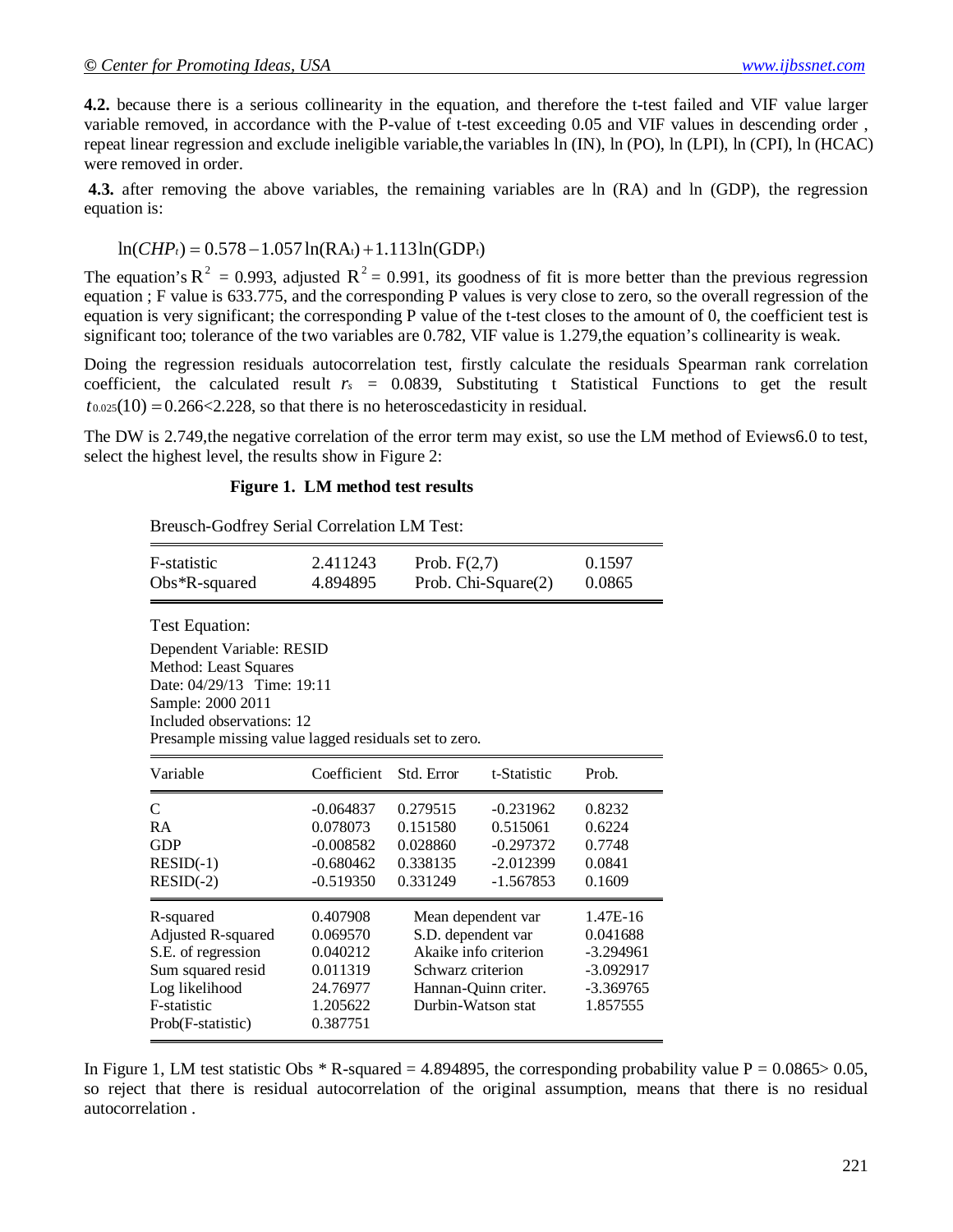After the above tests, the final model is

 $ln(CHP_t) = 0.578 - 1.057 ln(RA_t) + 1.113 ln(GDP_t)$ , its goodness of fit is good, and passed the residual autocorrelation test, regression equation significance tests, regression coefficients significance test, heteroskedasticity test, multicollinearity test. Seen by the equation

 $ln(CHP_t) = 0.578 - 1.057 ln(RA_t) + 1.113 ln(GDP_t)$ ; the preliminary view is that interest rates can be increased by 1, housing prices fell 1.057 and GDP increase 1, commodity housing prices rose 1.113.

5 years loan interest rate and GDP give the greatest impact on housing prices, while these variables that were excluded total resident population, land price index, per capita disposable income, consumer price index, the average residential construction cost impact housing prices relatively small.

## *5. Conclusions*

The above empirical results show that, select factors that affect housing prices from the perspective of the supply and demand, after the model construction and data processing, gradually exclud the total resident population, land price index, per capita disposable income, consumer price index , the average residential construction costs, and remain two factors five years of the benchmark lending rate and GDP, indicating that these two factors impact on housing prices more significantly, while the other variables' relative degree of influence in contrast with these two variables is smaller.

For Shanghai "unique" conditions, the loan interest rate and GDP become the major factor in housing prices.

## **5.1 .Lending rates**

Lending rates affect both supply and demand side. On the demand side, the price of the commodity housing always is tens of millions count, In most cases, buyers are taking the form of mortgage, loan interest rate multiplied by the total cost is a huge number , every 1% change in interest rates , a more substantial change in the cost figures . Therefore ,it is necessary to consider loan rates and the possible changes in the size and trends for buying real estate, based on this to reduce the cost of pay . On the supply side , because the cost of land , labor wages and high cost of materials result in the high total development cost. Developers funding, in addition to its own funds, mostly from financial institutions , in particular to bank loans, since the loan is larger, every one percentage point increase in interest rates , the cost of capital will increase quite a bit. So developers will try to select a low interest rate loans, high interest rate loans will be reduced, resulting in lack of development funds and the corresponding reduction in the development , housing amount for selling will be reduced in the market. Loan interest rates affect both supply and demand , so the price of commodity housing is significantly affected .

## **5.2. GDP**

High GDP growth and better economic development push the rising exception of housing price ,which increases housing demand, with the shortage of the housing supply, so that make housing price rise. A large part of the GDP comes from the real estate development and construction and its related real estate, the over-concentration of finance and high-level quest for the construction increase the added value of the housing, that push up prices. GDP increases, the corresponding people's per capita income will increase, so that enhance the consumer's consumption ability, in addition, pull price level higher, overall prices then rise .A part of the GDP are used to urban infrastructure and supporting facilities construction, various welfare building, bringing a corresponding increase in the added value of commodity housing, it also push up housing prices. GDP affects the price of commodity housing through various aspects and factors and a large degree, thus becoming one of the main factors affecting prices. In Shanghai, the main factors affecting housing prices have its own characteristics driven by economic and financial. However, other factors can't be denied, their affecting degree is only a relatively lesser extent, these factors affect each other, this co-constitute a systems and structures for factors affecting the price of commodity housing.

According to the established model, it shows that housing prices are inversely related with loan interest rates, and have a positive relationship with GDP, and both of these two factors have a great impact on housing prices. Therefore, when the government controls housing prices in the formulation of regulatory policy, they can take the financial means to raise lending rates in order to reduce the price of commodity housing.